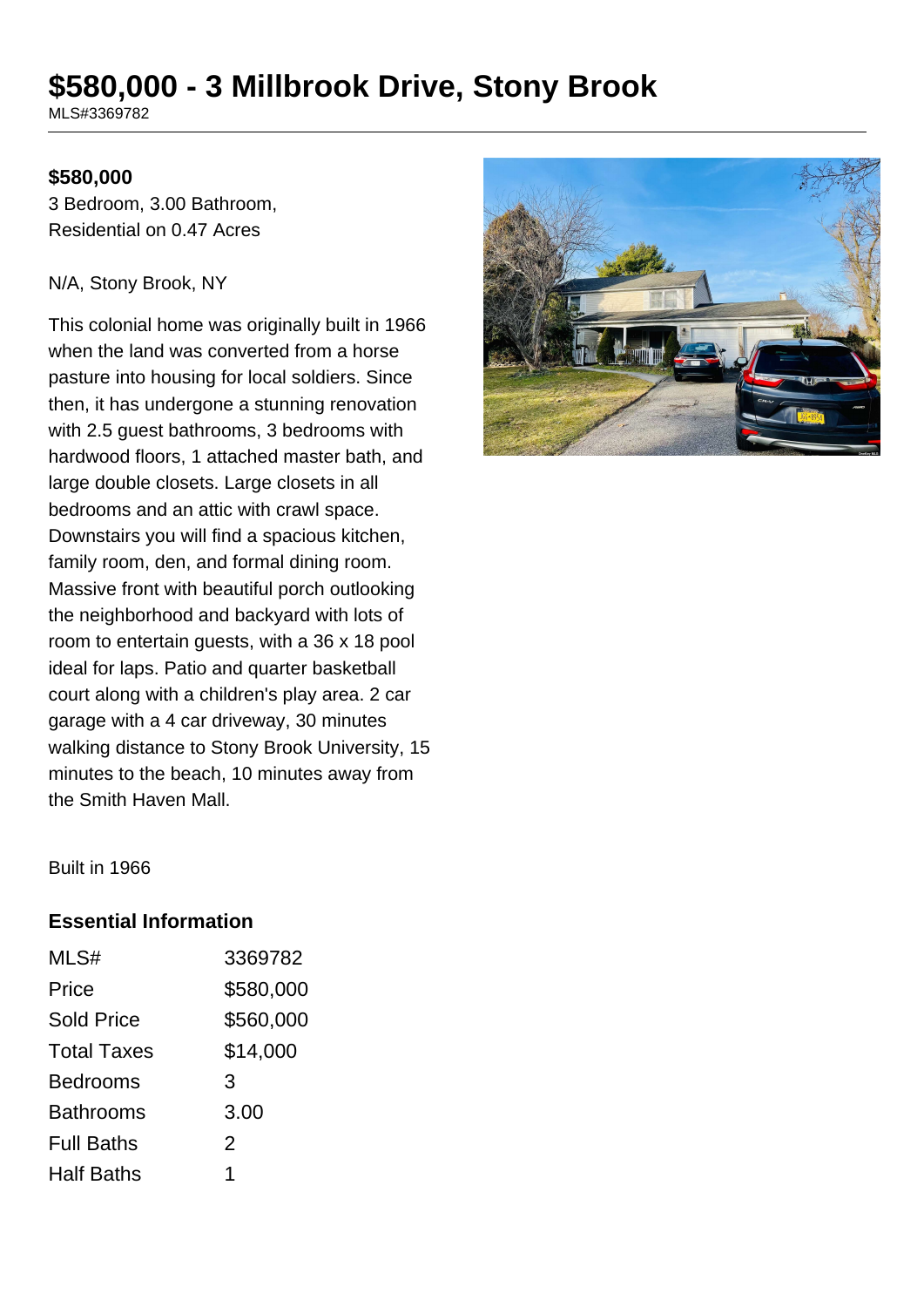| Lot Square Footage 20,473 |                                |
|---------------------------|--------------------------------|
| Acres                     | 0.47                           |
| <b>Year Built</b>         | 1966                           |
| <b>Type</b>               | <b>Residential</b>             |
| Sub-Type                  | <b>Single Family Residence</b> |
| <b>Style</b>              | Colonial                       |

## Status **Closed**

### **Community Information**

| 3 Millbrook Drive  |
|--------------------|
| N/A                |
| <b>Stony Brook</b> |
| <b>Suffolk</b>     |
| <b>NY</b>          |
| 11790              |
|                    |

### **Amenities**

| <b>Features</b> | <b>Near Public Transit</b>        |
|-----------------|-----------------------------------|
| Parking         | 2 Car Attached, Attached, Private |
| # of Garages    | 2                                 |
| Garages         | 2 Car Attached, Attached, Private |

#### **Interior**

| Appliances      | Dishwasher, Oven, Refrigerator |
|-----------------|--------------------------------|
| Heating         | Hot Water, Oil                 |
| <b>Basement</b> | None, Unfinished               |

#### **Exterior**

| Exterior        | Frame                      |
|-----------------|----------------------------|
| Lot Description | <b>Near Public Transit</b> |
| Construction    | Frame                      |

### **School Information**

| <b>District</b> | Three Village                          |
|-----------------|----------------------------------------|
| Elementary      | <b>William Sidney Mount Elementary</b> |
| <b>Middle</b>   | Robert Cushman Murphy Jr High School   |
| High            | Ward Melville Senior High School       |

### **Additional Information**